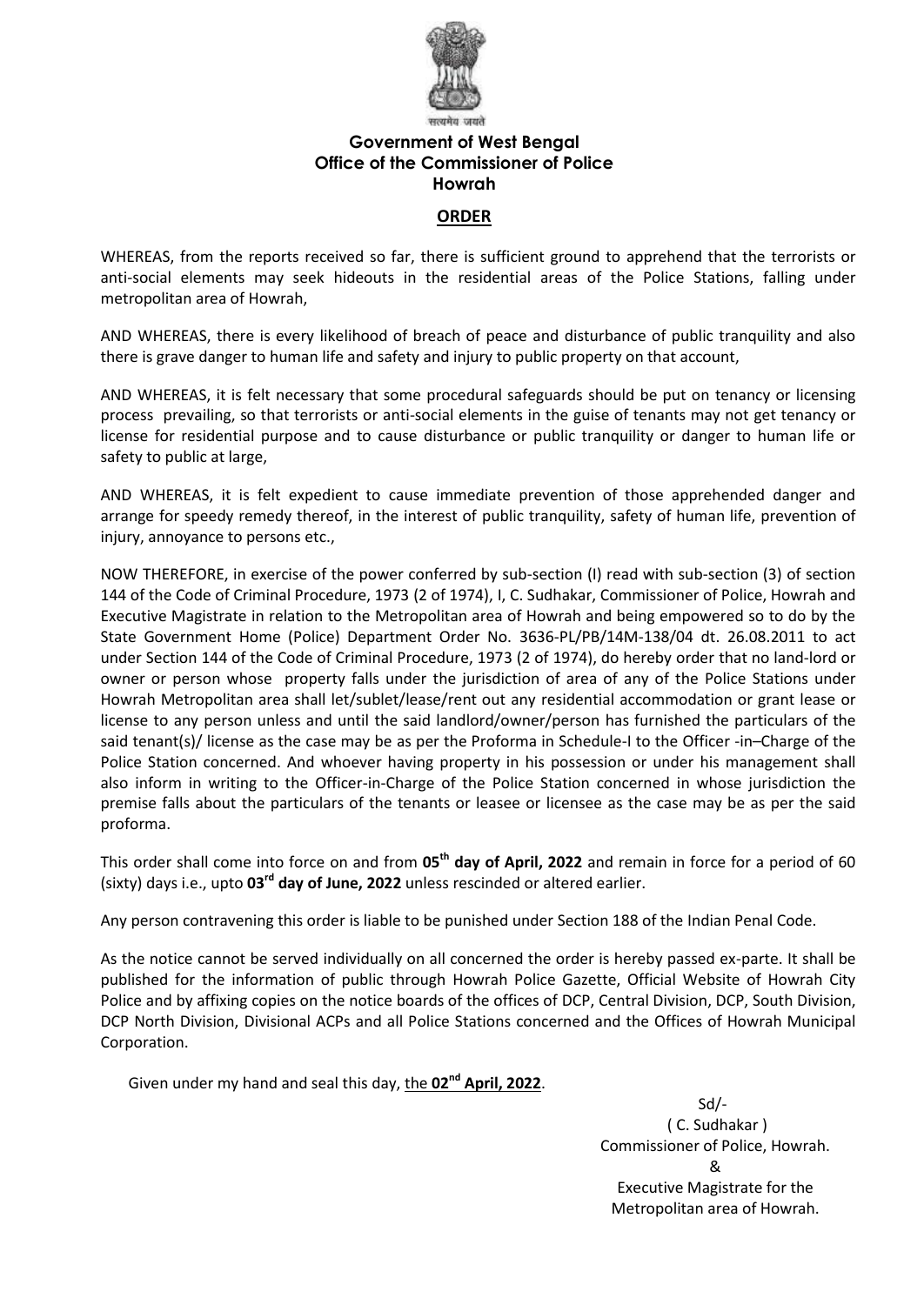## **Government of West Bengal Office of the Commissioner of Police, Howrah 28 Nityadhan Mukherjee Road New Hut Complex, Howrah- 711101**

## **IMMEDIATE/BY SPECIAL MESSENGER**

### **Memo No. 374(60) /CP Date - 02/04/2022.**

Copy forwarded to :-

- 1. The Addl. Chief Secretary, Home Department, Govt. of West Bengal, Nabanna, 325, Sarat Chatterjee Road, Shibpur, Howrah-711102.
- 2. The Director General & Inspector General of Police, West Bengal, Nabanna, 325, Sarat Chatterjee Road, Shibpur, Howrah-711102.
- 3. The Addl. Director General of Police, Intelligence Branch, West Bengal.
- 4. The Commissioner of Police, Kolkata.
- 5. The Addl. Director General of Police, Law and Order, West Bengal.

---- For kind information

- 6. The News Editor, All India Radio, Eden Gardens, Kolkata, for immediate announcement in the A.I.R.
- 7. The Director, Dooradarshan Kendra, Kolkata, Dooradarshan Bhavan, Golf Green, Kolkata 45 for immediate announcement.
- 8. The Director, Department of I & C.A., Govt. of West Bengal, Nabanna for immediate publication in all the leading Newspapers including Hindi.
- 9. The Superintendent, Government Printing, West Bengal, Alipore, Kolkata for publication in an extraordinary issue of the Kolkata Gazette.
- 10. The District Magistrate, Howrah.
- 11. The Commissioner, Howrah Municipal Corporation.
- 12. DC, HQ/ DC, Traffic/ DC, Central/ DC, South/ DC, North/ DC, SB/DC, DD of Howrah Police Commissionerate.

#### *DC HQ, HPC is requested to Publish the same in the Howrah Police Gazette.*

- 13. The Additional Deputy Commissioners of Police, (Special Branch), Howrah Police Commissionerate.
- 14. All Assistant Commissioners of Police, Howrah Police Commissionerate.
- 15. The Officers-in-Charge of all Police Stations of Howrah Police Commissionerate.
- 16. The Inspectors-in-Charge of all Traffic Guards of Howrah Police Commissionerate.
- 17. The Officer-in-Charge, Control Room / CCRB Howrah/ OC License of Howrah Police Commissionerate.
- 18. Owners of all Cyber Cafes in Howrah Police Commissionerate area.

---- for information & necessary action.

 Sd/- ( C. Sudhakar ) Commissioner of Police, Howrah. & Executive Magistrate for the Metropolitan area of Howrah.